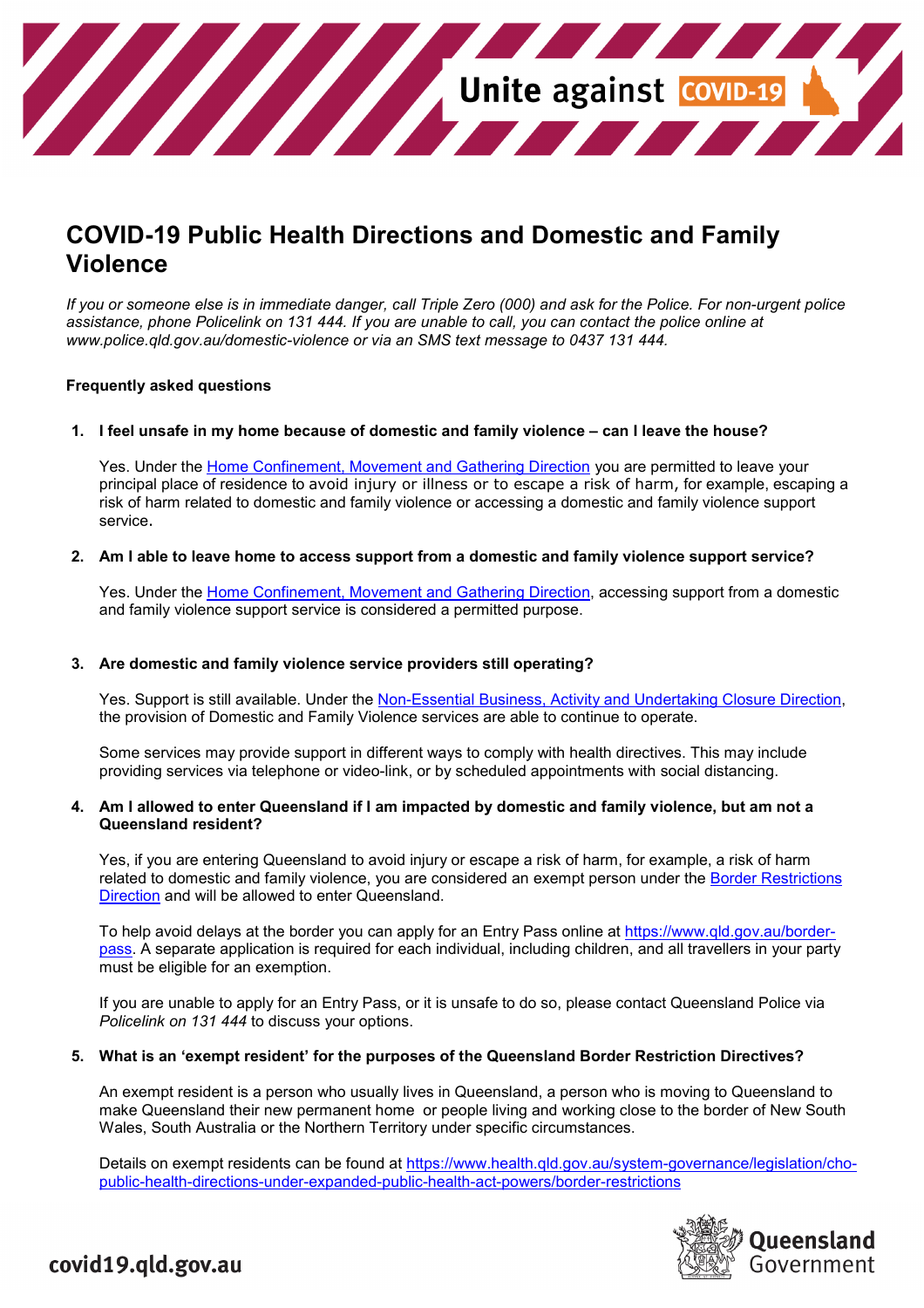

A person who is moving to Queensland to make Queensland their new permanent home must self-quarantine for a period of 14 days. However, the Chief Health Officer may give an exemption from this requirement if the Chief Health Officer considers there are compassionate or other exceptional grounds. See FAQ 9 below for how to apply for an exemption.

#### **6. If I am escaping domestic or family violence from a [COVID-19](https://www.qld.gov.au/health/conditions/health-alerts/coronavirus-covid-19/current-status/hotspots-covid-19) hotspot, will I need to self-quarantine (I am an exempt resident)?**

No, if you are an exempt resident entering Queensland for an essential purpose, which includes escaping a risk of harm, you are not required to self-quarantine. You, and each individual you are travelling with should still obtain a Queensland Entry Pass (see FAQ number 4 above to find out how to obtain a Queensland Entry Pass).

#### **7. If I leave Queensland to escape domestic or family violence to a COVID-19 hotspot, will I have to quarantine on my return (I am an exempt resident)?**

No, if you are an exempt resident who was in a COVID-19 Hotspot for an essential purpose, which includes escaping a risk of harm, you are not required to self-quarantine. You, and each individual you are travelling with should still obtain a Queensland Entry Pass (see FAQ number 4 above to find out how to obtain a Queensland Entry Pass).

#### **8. I live in a Designated Area under the [Restricted Access to Designated Areas Direction,](https://www.health.qld.gov.au/system-governance/legislation/cho-public-health-directions-under-expanded-public-health-act-powers/restricted-access-to-designated-areas-direction) are there exemptions under this direction if I'm impacted by domestic and family violence?**

From Saturday 16 May 2020, there are no designated areas in Queensland. However, if designated areas are added to the Direction in the future, the same exemptions apply for avoiding injury or illness or to escape a risk of harm as detailed above. You can check the [Chief Health Officer public health directions website](https://www.health.qld.gov.au/system-governance/legislation/cho-public-health-directions-under-expanded-public-health-act-powers) for any updates about designated areas being declared by going to: [https://www.health.qld.gov.au/system](https://www.health.qld.gov.au/system-governance/legislation/cho-public-health-directions-under-expanded-public-health-act-powers)[governance/legislation/cho-public-health-directions-under-expanded-public-health-act-powers.](https://www.health.qld.gov.au/system-governance/legislation/cho-public-health-directions-under-expanded-public-health-act-powers)

#### **9. I believe I have specific circumstances that require an exemption from the public health directions, how do I apply for an exemption?**

You can apply for an exemption by going to [https://www.health.qld.gov.au/system-governance/legislation/cho](https://www.health.qld.gov.au/system-governance/legislation/cho-public-health-directions-under-expanded-public-health-act-powers/contact)[public-health-directions-under-expanded-public-health-act-powers/contact](https://www.health.qld.gov.au/system-governance/legislation/cho-public-health-directions-under-expanded-public-health-act-powers/contact)

#### **10. I live in an area with restricted entry under the Commonwealth's Biosecurity Determination, how does this work if I am impacted by Domestic and Family Violence?**

If you live in a remote community with restricted entry under the Biosecurity Determination , there are no restrictions on leaving the area, only on returning.

The Australian Government has restricted entry to remote Aboriginal and Torres Strait Islander communities to protect these communities from COVID-19. All persons wishing to enter a designated area must meet certain conditions of entry including 14 days of self-isolation prior to entry (or return) unless they meet specific criteria for an exemption. A list of the remote communities with entry restrictions and more information about the entry requirements is available at: [https://www.datsip.qld.gov.au/coronavirus/travel-restrictions-remote-communities.](https://www.datsip.qld.gov.au/coronavirus/travel-restrictions-remote-communities)

You are permitted to enter a remote community to escape an immediate threat to your life. While strict entry requirements are in force in remote communities, there is an exemption for personal safety reasons, including for those impacted by domestic and family violence. Under the Biosecurity Determination a person must remain outside a designated area unless they are entering for a specific purpose. This includes entering the area to escape an immediate threat to your life.



## covid19.qld.gov.au